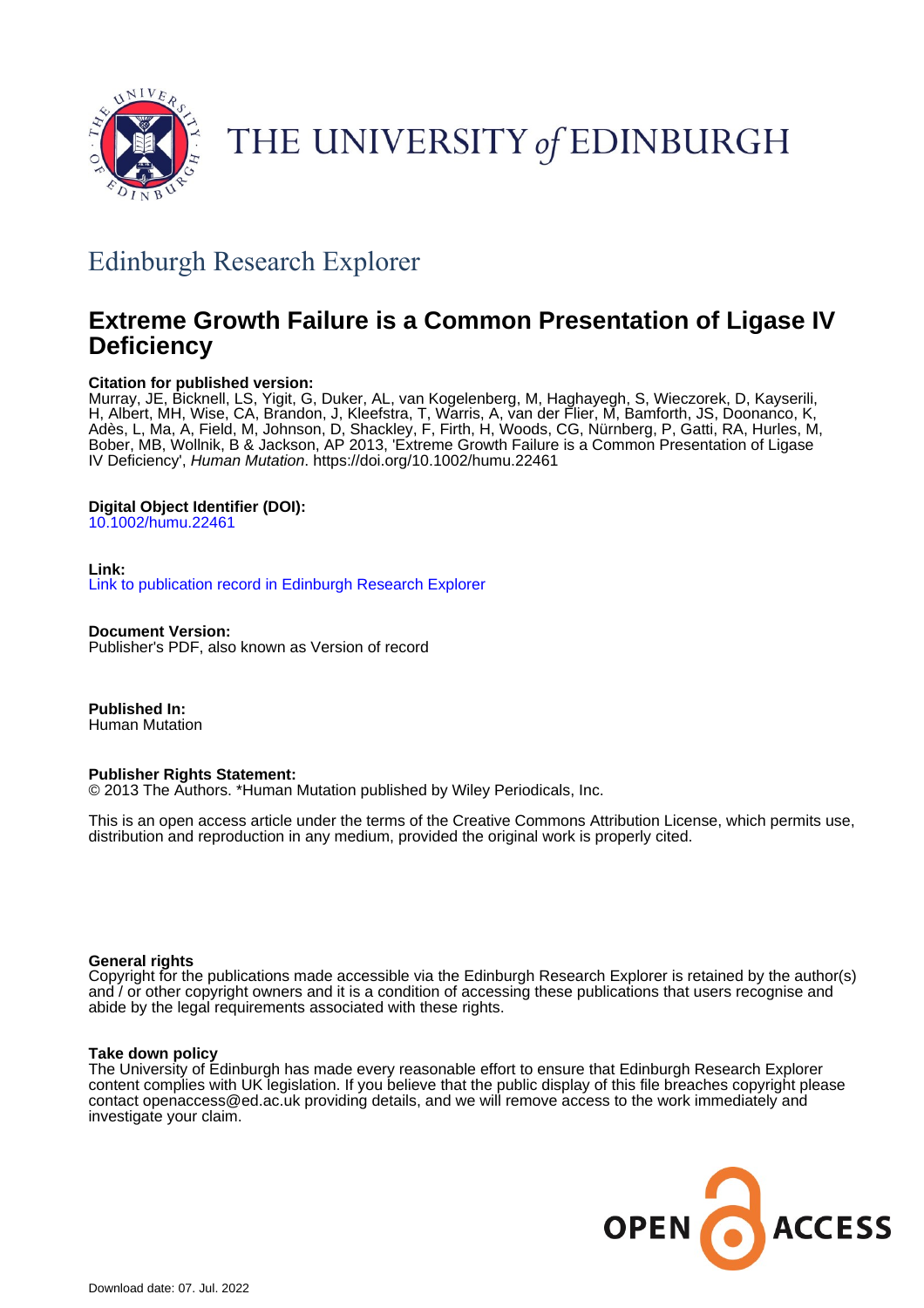# **Extreme Growth Failure is a Common Presentation of Ligase IV Deficiency**



**Human Mutation** 

Jennie E. Murray,<sup>1</sup> Louise S. Bicknell,<sup>1</sup> Gökhan Yigit,<sup>2,3</sup> Angela L. Duker,<sup>4</sup> Margriet van Kogelenberg,<sup>5</sup> Sara Haghayegh,<sup>6</sup> Dagmar Wieczorek,<sup>7</sup> Hülya Kayserili, <sup>8</sup> Michael H. Albert, <sup>9</sup> Carol A. Wise, <sup>10</sup> January Brandon, <sup>10</sup> Tjitske Kleefstra, <sup>11</sup> Adilia Warris,<sup>12,13</sup> Michiel van der Flier,<sup>12,13</sup> J. Steven Bamforth,<sup>14</sup> Kurston Doonanco,<sup>14</sup> Lesley Adès,<sup>15,16</sup> Alan Ma,<sup>17</sup> Michael Field,<sup>17</sup> Diana Johnson,<sup>18</sup> Fiona Shackley,<sup>19</sup> Helen Firth,<sup>20</sup> C. Geoffrey Woods,<sup>21</sup> Peter Nürnberg,<sup>22,23</sup> Richard A. Gatti,<sup>6</sup> Matthew Hurles,<sup>5</sup> Michael B. Bober,<sup>4</sup> Bernd Wollnik,<sup>2,3</sup> and Andrew P. Jackson<sup>1</sup> \*

*1MRC Human Genetics Unit, Institute of Genetics and Molecular Medicine, University of Edinburgh, Edinburgh, UK; 2Institute of Human Genetics, Centre for Molecular Medicine Cologne (CMMC), University of Cologne, Cologne, Germany; 3Cologne Excellence Cluster on Cellular Stress Responses in Aging-Associated Diseases (CECAD), University of Cologne, Cologne, Germany; 4Division of Genetics, Department of Pediatrics, A.I. DuPont Hospital for Children, Wilmington, Delaware; 5Wellcome Trust Sanger Institute, Cambridge, UK; 6UCLA Department of Pathology & Laboratory Medicine, Los Angeles, California; 7Institut fur Humangenetik, Universit ¨ at Duisburg-Essen, Essen, Germany; ¨ 8Medical Genetics Department, Istanbul Medical Faculty, Istanbul University, Istanbul, Turkey; 9Department of Pediatric Hematology/Oncology, Von Hauner University Children's Hospital, Munich, Germany; 10Sarah M. and Charles E. Seay Centre for Musculoskeletal Research, Texas Scottish Rite Hospital for Children, Dallas, Texas; 11Department of Human Genetics, Radboud University Medical Centre, Nijmegen, The Netherlands; 12Department of Paediatric Infectious Diseases and Immunology, Radboud University Medical Centre, Nijmegen, The Netherlands; 13Nijmegen Institute for Infection, Inflammation and Immunity, Radboud University Medical Centre, Nijmegen, The Netherlands; 14Division of Medical Genetics, Department of Pediatrics, University of Alberta, Edmonton, Canada; 15Department of Clinical Genetics, Discipline of Paediatrics, University of Sydney, Sydney, Australia; 16The Children's Hospital, Westmead, Sydney, Australia; 17Department of Medical Genetics, Royal North Shore Hospital, St Leonards, NSW, Australia; 18Sheffield Clinical Genetics Service, Sheffield Children's Hospital, Sheffield, UK; 19Sheffield Immunology & Infectious Disease Service, Sheffield Children's Hospital, Sheffield, UK; 20Department of Medical Genetics, Cambridge University Hospitals Foundation Trust, Cambridge, UK; 21Cambridge Institute of Medical Research, University of Cambridge, Cambridge, UK; 22Cologne Center for Genomics (CCG), University of Cologne, Cologne, Germany; 23Cologne Excellence Cluster on Cellular Stress Responses in Aging-Associated Diseases (CECAD), University of Cologne, Cologne, Germany*

#### Communicated by Arnold Munnich

Received 25 March 2013; accepted revised manuscript 24 September 2013. Published online 10 October 2013 in Wiley Online Library (www.wiley.com/humanmutation). DOI: 10.1002/humu.22461

**ABSTRACT: Ligase IV syndrome is a rare differential diagnosis for Nijmegen breakage syndrome owing to a shared predisposition to lympho-reticular malignancies, significant microcephaly, and radiation hypersensitivity. Only 16 cases with mutations in** *LIG4* **have been described to date with phenotypes varying from malignancy in developmentally normal individuals, to severe combined immunodeficiency and early mortality. Here, we report the identification of biallelic truncating** *LIG4* **mutations in 11 patients with microcephalic primordial dwarfism presenting with restricted prenatal growth and extreme postnatal global growth failure (average OFC −10.1 s.d., height −5.1 s.d.). Subsequently, most patients developed thrombocytopenia and leucopenia later in childhood and many were found to have previously unrecognized immunod-**

Additional Supporting Information may be found in the online version of this article. ∗Correspondence to: Andrew P. Jackson, MRC Human Genetics Unit, Institute of Genetics and Molecular Medicine, University of Edinburgh, Western General Hospital, Edinburgh, EH4 2XU, UK. E-mail: Andrew.jackson@igmm.ed.ac.uk

Contract grant sponsors: MRC; Wellcome Trust (WT098051); Texas Scottish Rite Hospital for Children Research Fund; Potentials Foundation and Walking With Giants Foundation (WWGF).

original work is properly cited.

**eficiency following molecular diagnosis. None have yet developed malignancy, though all patients tested had cellular radiosensitivity. A genotype–phenotype correlation was also noted with position of truncating mutations corresponding to disease severity. This work extends the phenotypic spectrum associated with** *LIG4* **mutations, establishing that extreme growth retardation with microcephaly is a common presentation of bilallelic truncating mutations. Such growth failure is therefore sufficient to consider a diagnosis of LIG4 deficiency and early recognition of such cases is important as bone marrow failure, immunodeficiency, and sometimes malignancy are long term sequelae of this disorder.**

**Hum Mutat 35:76–85, 2014. Published 2013 Wiley Periodicals, Inc.**<sup>∗</sup>

**KEY WORDS: ligase IV;** *LIG4***; nonhomologous end joining; radiosensitivity; cytopenia; malignancy; DNA repair; immunodeficiency**

# **Introduction**

Ligase IV syndrome (MIM #606593) is a disorder of DNA damage repair, with cellular hypersensitivity to ionizing radiation, caused by mutations in *LIG4* (MIM #601837). To date, only 16 cases from 12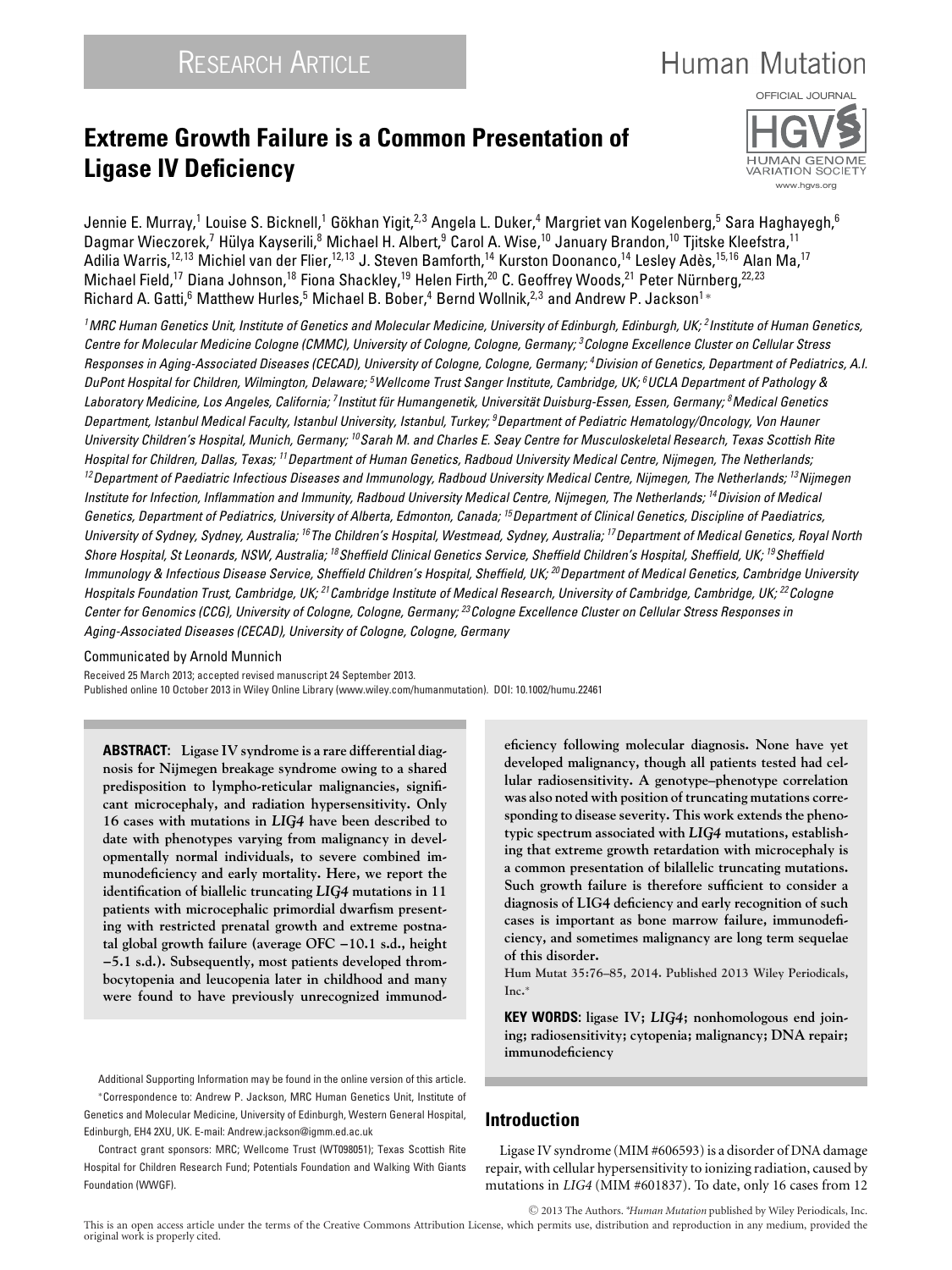families have been described with a high degree of clinical heterogeneity. The first case to be reported was a "developmentally normal" 14-year-old boy (with presumably normal growth) who exhibited severe radiosensitivity during treatment for leukemia [Riballo et al., 1999; Riballo et al., 2001]. *LIG4* mutations were subsequently reported in individuals with microcephaly, mild immunodeficiency, developmental delay, and pancytopenia [O'Driscoll et al., 2001, 2004; Unal et al., 2009]. Ligase IV syndrome was therefore recognized as a rare differential for Nijmegen breakage syndrome (NBS) [Ben-Omran et al., 2005]. Like NBS, where mild short stature is present in many cases [Weemaes, 2000], reduced height has also been reported in some LIG4 cases [Buck et al., 2006b; Gruhn et al., 2007; O'Driscoll et al., 2001; Toita et al., 2007; Unal et al., 2009; Yue et al., 2013]. However unlike NBS, *LIG4* mutations are also described in individuals with severe combined immunodeficiency (SCID) [Buck et al., 2006b; Enders et al., 2006; Grunebaum et al., 2008; van der Burg et al., 2006].

LIG4 is essential for the nonhomologous end joining (NHEJ) of DNA following double strand breaks [Grawunder et al., 1998a]. It complexes with XRCC4, which localizes LIG4 to the site of DNA damage [Berg et al., 2011], where LIG4 acts in the final step of NHEJ, ligating the DNA strands together [Helleday et al., 2007]. Patient cells with *LIG4* mutations have increased sensitivity to DNA double strand breaks induced by ionizing radiation [O'Driscoll et al., 2001]. NHEJ is also required to rejoin the variable, diversity, and joining gene segments at the T- and B-cell receptor loci (V(D)J recombination) [Tonegawa, 1983] as well as in class switch recombination [Casellas et al., 1998; Pan-Hammarstrom et al., 2005]. These processes are essential for adaptive immunity and are defective in LIG4 patients, resulting in SCID in some cases [Buck et al., 2006b; Pan-Hammarstrom et al., 2005; van der Burg et al., 2006]. SCID is also a feature of infants with mutations in three other components of the NHEJ machinery; *DCLRE1C*, encoding Artemis [Moshous et al., 2001], *PRKDC*, encoding the catalytic subunit of DNA-PK (DNAdependent protein kinase) [van der Burg et al., 2009], and *NHEJ1*, encoding Cernunnos-XLF [Buck et al., 2006a].

Microcephalic primordial dwarfism (MPD) is defined by the presence of both prenatal and postnatal growth restriction resulting in extreme reduction in both head circumference (OFC) and height (more than 4 s.d. below the population mean) [Klingseisen and Jackson, 2011]. MPD represents a group of rare Mendelian disorders, with causative genes affecting cell cycle progression through roles in centriole duplication (*CEP152*, *CENPJ*) [Al-Dosari et al., 2010; Kalay et al., 2011], DNA replication (*ORC1*, *ORC4*, *ORC6*, *CDC6*, *CDT1*, *MCM4*) [Bicknell et al., 2011a; Bicknell et al., 2011b; Gineau et al., 2012; Hughes et al., 2012], ATR-dependent DNA damage response signaling and repair (*PCNT*, *ATR*, *ATRIP*, *RBBP8*) [O'Driscoll et al., 2003; Ogi et al., 2012; Qvist et al., 2011; Rauch et al., 2008] and mitotic spindle organization (*PCNT*) [Zimmerman et al., 2004].

Here, we report the identification of biallelic truncating *LIG4* mutations in a group of patients presenting with MPD. We provide detailed molecular and phenotypic characterization of our patients, and establish that the phenotype in Ligase IV syndrome can be one of severe growth retardation with or without accompanying pancytopenia or SCID.

# **Materials and Methods**

#### **Patients**

Patients were recruited to research studies at the MRC Human Genetics Unit in Edinburgh, UK, the Institute of Human Genetics

at the University of Cologne, Germany and the Nemours Foundation, Delaware by their local clinician. The research studies were approved by the multicenter research ethics committee for Scotland (04:MRE00/19), Cologne hospitals ethics board, and the Nemours Office of Human Subject Protection (NOHSP) & Institutional Review Board respectively. Informed consent was obtained from all families. Medical history, anthropometric data, examination findings, and clinical laboratory results were obtained by questionnaire from the referring physician. All patients selected into the study had a clinical diagnosis of MPD based on head (occipital–frontal) circumference (OFC) and height being more than 4 standard deviations (s.d.) below the population mean at the time of study recruitment (subsequent height measurements in three cases were between –3 and –4 s.d (F4, F6, and F9)). Standard deviations for height, weight, and OFC normalized for age and sex were calculated using Cole's LMS method using UK 1990 cohort data [Freeman et al., 1995]. Age at examination was corrected for prematurity where birth was before 37 weeks gestation and age <2 years. Age was then rounded to the nearest month before s.d. calculation.

#### **Exome Sequencing and Variant Validation**

Genomic DNA was extracted from peripheral blood by standard methods or saliva samples using Oragene collection kits according to manufacturer's instructions. Whole exome capture and sequencing was performed at the Wellcome Trust Sanger Institute (WTSI), UK, and at the University of Cologne, Germany [Asharani et al., 2012]. DNA was sheared to 150 bp lengths by sonification (Covaris, Woburn, MA) before whole exome capture and amplification using the SureSelect Human All Exon 50Mb kit (Agilent, Santa Clara, CA). Fragments were sequenced using Illumina Hiseq platform. 75 bp paired end sequence reads were aligned to the Genome Reference Consortium human build 37 reference sequence using BWA [Li and Durbin, 2009]. Single nucleotide variants were called using GenomeAnalysisTK (www.broadinstitute.org/gatk/) and SAMtools (www.samtools.sourceforge.net/), whereas Indels were called using Dindel (www.sanger.ac.uk/resources/software/dindel/) and SAMtools. Variants were then annotated with functional consequence using Ensembl Variant Effect Predictor [McLaren et al., 2010].

Allele frequency from 1000genomes [Clarke et al., 2012] and db-SNP (www.ncbi.nlm.nih.gov/projects/SNP/) databases were used for filtering of population variants. Datasets were analyzed under a model of autosomal recessive inheritance. Variants with the most deleterious effect on protein function (stop gained and frameshift) were prioritized for follow up and confirmed by bidirectional capillary dye-terminator sequencing as previously described [Bicknell et al., 2011b].

Capillary sequencing was performed in the MRC Human Genetics Unit, Edinburgh, UK, (patient F10-sequencing performed in the Erasmus Medical Centre, Rotterdam, The Netherlands). Variants were annotated using the reference sequence, GenBank: NM 002312.3, on the basis of coding sequence with nucleotides numbered from first base of initiation codon (ATG). All variants reported in this article have been submitted to the Leiden Open Variation Database (LOVD v.3.0, http://www.lovd.nl/3.0/home). Primer sequences and PCR conditions for *LIG4* are available on request.

#### **Haplotype Analysis**

Twenty highly polymorphic SNPs (heterozygosity>0.46) present within a 2 Mb region flanking *LIG4* were genotyped by capillary sequencing.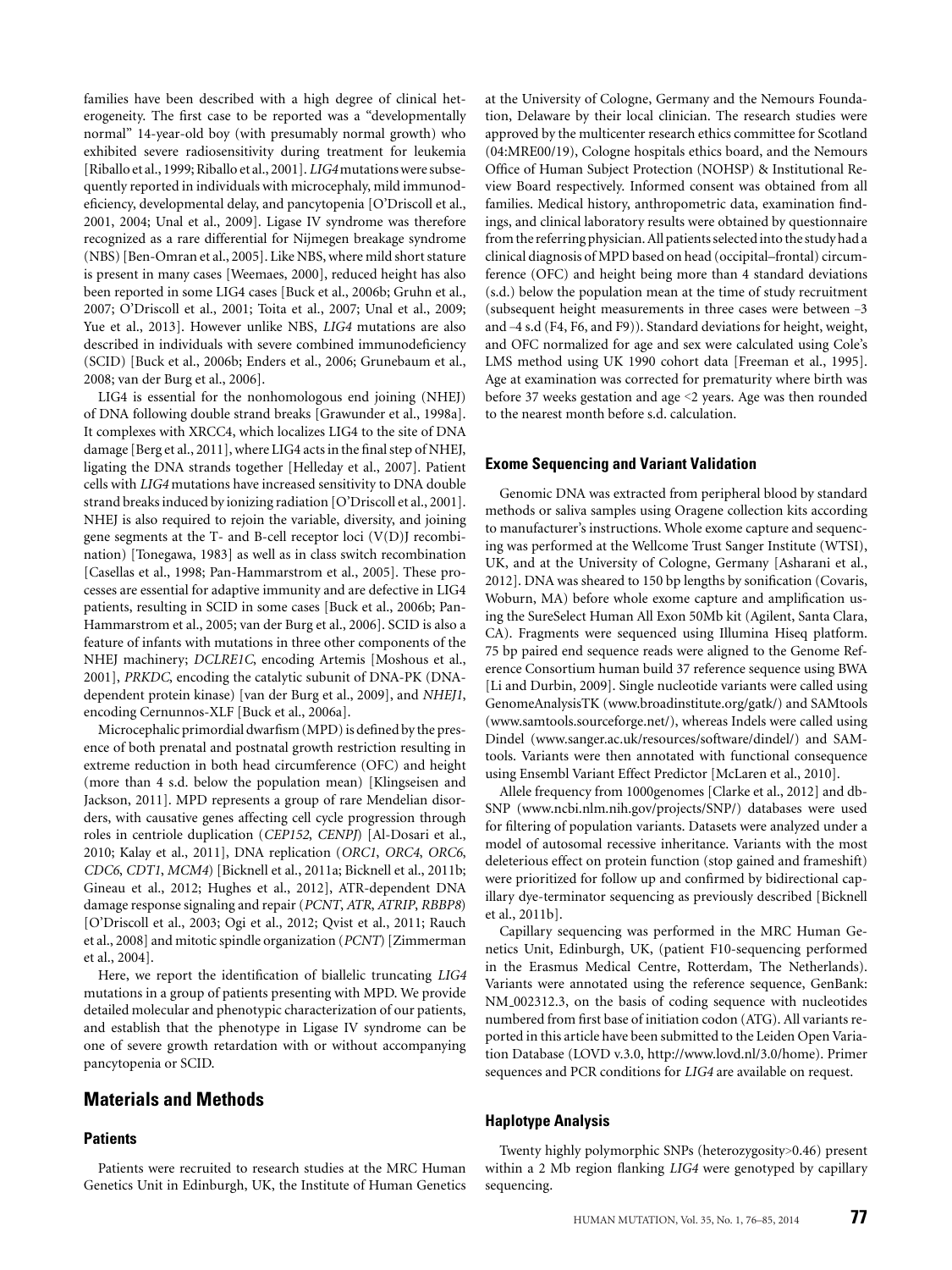#### **Table 1.** *LIG4* **Mutations Identified in 10 Families (F1–10) with a Clinical Diagnosis of Microcephalic Primordial Dwarfism**

| Patient        | Nucleotide change    | Protein change       | Country of<br>Origin | Mother               | Father               | Size of<br>p.Arg814*<br>associated<br>haplotype |
|----------------|----------------------|----------------------|----------------------|----------------------|----------------------|-------------------------------------------------|
| F1.1           | c. $[2440C>T]$       | $p.(Arg814*)$        | Canada               | $p.(Arg814*)$        | $p.(Lvs424Argfs*20)$ | 1.49 Mb                                         |
|                | +[1271_1275delAAAGA] | $p.(Lvs424Argfs*20)$ |                      |                      |                      |                                                 |
| F1.2           | c. $[2440C>T]$       | $p.(Arg814*)$        | Canada               | $p.(Arg814*)$        | $p.(Lys424Argfs*20)$ | 1.49 Mb                                         |
|                | +[1271_1275delAAAGA] | $p.(Lvs424Argfs*20)$ |                      |                      |                      |                                                 |
| F <sub>2</sub> | c. $[2440C>T]$       | $p.(Arg814*)$        | <b>USA</b>           | $p.(Arg814*)$        | N/A                  | 1.29 Mb                                         |
|                | $+[2094C>G]$         | $p.(Tvr698*)$        |                      |                      |                      |                                                 |
| F <sub>3</sub> | c. $[2440C>T]$       | $p.(Arg814*)$        | Australia            | $p.(Arg814*)$        | $p.(Ala797Aspfs*3)$  | None                                            |
|                | +[2386_2389dupATTG]  | $p.(Ala797Aspfs*3)$  |                      |                      |                      |                                                 |
| F4             | c. $[2440C>T]$       | $p.(Arg814*)$        | UK                   | $p.(Lys424Argfs*20)$ | $p.(Arg814*)$        | $>2$ Mb                                         |
|                | +[1271_1275delAAAGA] | $p.(Lys424Argfs*20)$ |                      |                      |                      |                                                 |
| F <sub>5</sub> | c. $[2440C>T]$       | $p.(Arg814*)$        | <b>USA</b>           | $p.(Arg814*)$        | $p.(Lys424Argfs*20)$ | None                                            |
|                | +[1271_1275delAAAGA] | $p.(Lys424Argfs*20)$ |                      |                      |                      |                                                 |
| F <sub>6</sub> | c. $[2440C>$ T]      | $p.(Arg814*)$        | Germany              | $p.(Arg814*)$        | $p.(Lys424Argfs*20)$ | 1.19Mb                                          |
|                | +[1271_1275delAAAGA] | $p.(Lvs424Argfs*20)$ |                      |                      |                      |                                                 |
| F7             | c. $[2440C>T]$       | $p.(Arg814*)$        | <b>USA</b>           | N/A                  | N/A                  | N/A                                             |
|                | +[1512_1513delTC]    | $p.(Arg505Cysfs*12)$ |                      |                      |                      |                                                 |
| F8             | c. $[2440C>T]$       | $p.(Arg814*)$        | UK                   | N/A                  | N/A                  | $>2$ Mb                                         |
|                | +[1246_1250dupGATGC] | p.(Leu418Metfs*3)    |                      |                      |                      |                                                 |
| F <sub>9</sub> | c. $[2440C>T]$       | $p.(Arg814*)$        | Turkey               | $p.(Arg814*)$        | $p.(Lys424Argfs*20)$ | None                                            |
|                | +[1271_1275delAAAGA] | $p.(Lvs424Argfs*20)$ |                      |                      |                      |                                                 |
| F10            | c.[613delT]          | p.(Ser205Leufs*29)   | The Netherlands      | $p.(Ser205Leufs*29)$ | $p.(Lys635Argfs*10)$ | N/A                                             |
|                | $+[1904delA]$        | $p.(Lys635Argfs*10)$ |                      |                      |                      |                                                 |

F1.1 and F1.2 represent individual affected siblings. All mutations are predicted to cause premature truncation of the protein. Nucleotides numbered from first base of initiation codon (ATG) in coding DNA sequence [GenBank: NM\_002312.3]. N/A, not available.

#### **Statistical Analysis**

Percentage of normal hematological parameters was calculated by taking the midpoint of the reference range provided by the patient's diagnostic hematology lab. Significance testing was performed on quantitative data using unpaired and paired Student's *t*-tests.

#### **Colony Survival Assays**

Lymphoblastoid cell lines (LCLs) were derived from peripheral blood lymphocytes and transformed with Epstein–Barr virus. Ionizing radiation clonogenic survival assays were performed using a previously validated method [Sun et al., 2002] in which dose–response curves were initially generated to identify suitable doses of ionizing radiation needed to discriminate wild-type and radiosensitive LCLs.

# **Results**

### **Compound Heterozygous Truncating Mutations in** *LIG4* **Cause Extreme Growth Failure**

Exome sequencing performed in 55 patients selected from a cohort of 138 patients with MPD, identified *LIG4* mutations in five patients. Initially, with variant filtering performed removing all dbSNP variants with assigned "rs" accession numbers, only one heterozygous truncating mutation in *LIG4* was apparent in each patient. However, refiltering the dataset to include all variants with an allele frequency of less than 0.01 in the 1000 genomes dataset [Clarke et al., 2012], identified a second mutation, c.2440C>T (p.Arg814∗, rs104894419, allele frequency 0.003), in all five cases.

Mutations were subsequently identified in six additional individuals, by capillary sequencing *LIG4* in the remaining patients from the sameMPD cohort who had not been exome sequenced. Afurther patient was identified with a single heterozygous truncating mutation, c.128delT (p.Leu43∗), however, a second pathogenic variant was not identified. Therefore, in total, 11 patients from 10 families were identified with biallelic truncating mutations in *LIG4* from 138 MPD patients (Table 1).

Biallelic *LIG4* mutations were therefore present in 9% of MPD cases screened without a previous molecular diagnosis and represented 2.4% of our total MPD families. Forty-three cases with primary microcephaly and 56 with microcephaly and milder short stature (height between –2 and –4 s.d. from the population mean) were also sequenced but no further mutations were identified in these patient groups.

Where parental DNA was available, all parents were found to be healthy heterozygous carriers. Eight different truncating mutations were identified in total, six of which had not been previously described. Nine out of 11 affected patients were females, and likewise the majority of published cases are also female (nine female, two male, three unspecified). However, the reason for such potential skewing in sex ratio is not readily evident.

c.2440C>T (p.Arg814∗) was identified recurrently, present in 10 of the 11 cases. High density genotyping of SNPs surrounding *LIG4* in 10 families harboring c.2440C>T identified a common haplotype of at least 2 Mb in the two families, F4 and F8, establishing that c.2440C>T represented a founder mutation (Supp. Fig. S1). Three further families, F1, F2, and F6, also shared 6–12 SNPs of the same haplotype located adjacent to the gene suggesting the mutation could share the same ancestral origin in these patients too. Importantly, the mutation was also observed in other haplotypes in three of the patients (F3, F5, F9), establishing that c.2440C>T is a disease-causing mutation, independent, and distinct from other cosegregating variants. c.2440C>T coincides with a CpG site and could therefore represent a mutational hotspot. c.1271 1275delAAAGA (p. Lys424Argfs∗20) was present in six families however no common haplotype associated with this mutation was observed.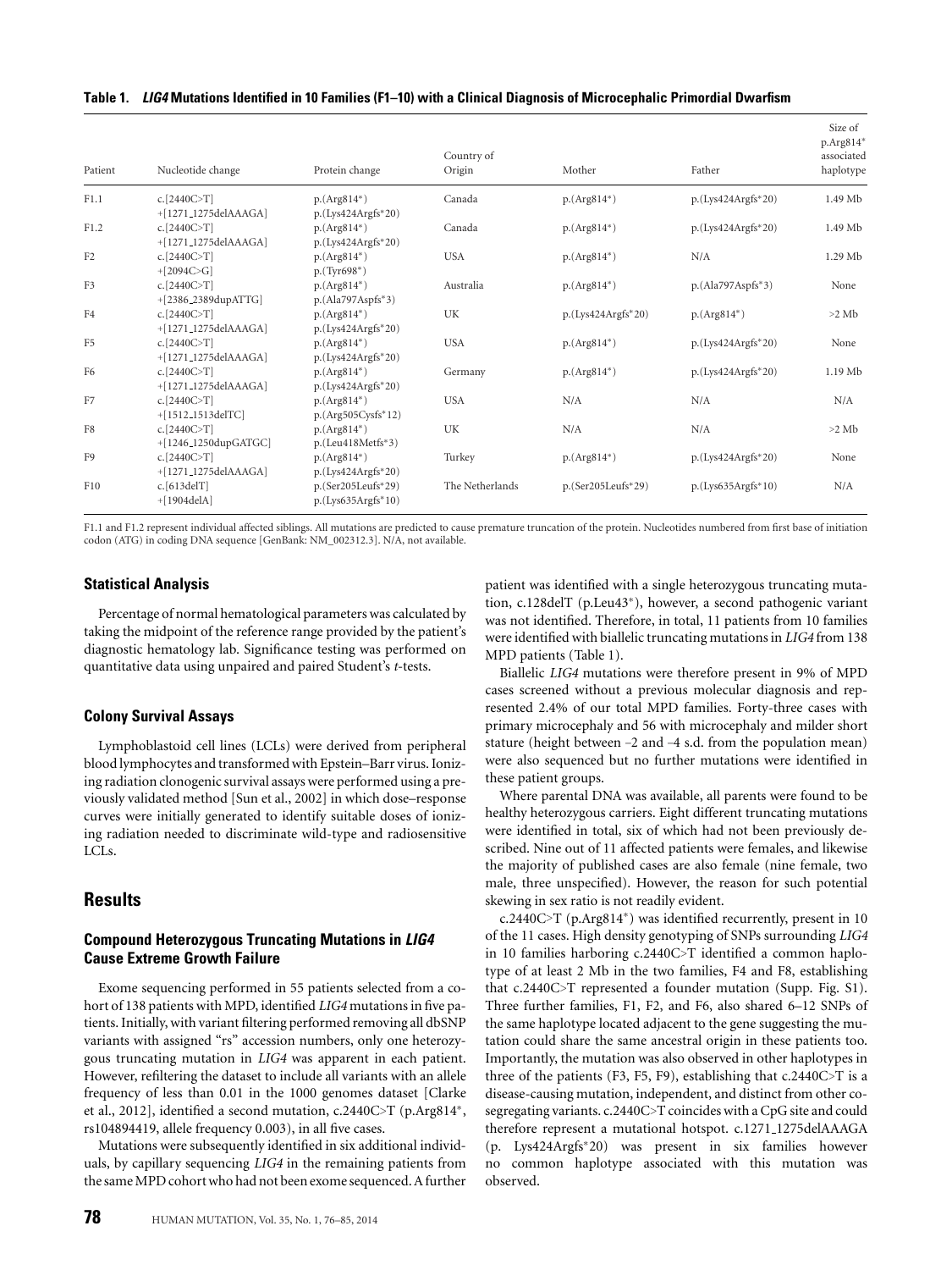

**Figure 1.** Growth is significantly more impaired both at birth and postnatally in 11 cases with *LIG4* mutations in comparison with previously described patients. Measurements plotted as *Z*-scores (standard deviation of measurement from population mean for age and sex) for previously reported cases (gray) alongside the patients reported here (black) for each growth parameter. **A**: Measurements at birth. **B**: Most recent postnatal measurements. Box indicates 95% confidence interval with horizontal bars at mean. Range indicated by vertical bars. Average measurements in previously reported cases where morphometric data were provided [Ben-Omran et al., 2005; Buck et al., 2006b; Gruhn et al., 2007; Grunebaum et al., 2008; Toita et al., 2007; van der Burg et al., 2006; Yue et al., 2013] were: mean birth weight −1.4 ± 0.8 s.d. (*n* = 7), birth OFC −1.9 ± 1 s.d. (*n* = 5) and birth length −1.5 ± 0.7 s.d. (*n* = 4), postnatal height −2.4 ± 1.5 s.d. (*n* = 5); weight −2.4 ± 2.3 s.d. (*n* = 5); and OFC −5.6 ± 2.8 s.d. (*n* = 6). Abbreviations: OFC, occiptofrontal circumference; Wgt, weight; Lgt, length; Hgt, height; ns, not significant. <sup>∗</sup>*P* < 0.05; ∗∗*P* < 0.01; ∗∗∗*P* < 0.001.

## **Truncating** *LIG4* **Mutations Cause Severe Pre- and Postnatal Growth Failure**

Intrauterine growth retardation (IUGR) was present in all cases; mean birth weight –3.0 ± 0.93 s.d. (*n* = 11), birth OFC–3.6 ± 1.37 s.d.  $(n = 8)$ , and length  $-3.8 \pm 1.88$  s.d.  $(n = 3)$  (Fig. 1). Postnatal weight, OFC, and length were also significantly reduced in all cases; weight  $-6.8 \pm 1.96$  s.d., OFC –10.1  $\pm$  0.95 s.d., and length –5.1  $\pm$  1.62 s.d. Therefore, disproportionate microcephaly was present, with postnatal head circumference substantially more reduced than height  $(P = 0.0001)$ . Growth failure in the current series of patients resulted in extreme postnatal short stature and microcephaly that was significantly greater than previously reported cases (Fig. 1).

# **Facial Features, Malformations, and Cognition in** *LIG4* **Mutation Positive Patients**

All patients had a similar facial appearance (Fig. 2). Common features in early childhood included fine sparse hair, epicanthic folds, wide depressed nasal bridge, broad nasal tip, and a prominent chin. No hypodontia was reported (a characteristic feature of patients with mutations in *PCNT* (MOPDII) [Rauch et al., 2008]). A number of malformations were present (Table 2), although these were individually at low frequency, as observed in NBS [Weemaes, 2000]. Congenital hip dysplasia was the only commonly reported abnormality, occurring in three individuals (F3, F5, F6). Severe vomiting episodes were also reported in one case (F6), the cause of which has not yet been determined. These episodes have occurred from birth and resulted in significant feeding difficulties throughout childhood. Primary ovarian failure was also reported in both female patients who have so far reached pubertal age.

Development was reported to be normal in three cases, mildly delayed in six and moderately delayed in one (Table 2). In those

in which developmental delay had been reported, impairment in expressive language skillswas predominant. All school-aged children were in mainstream school with additional support being provided where required. One patient died at the age of 6 months following severe infections from birth and therefore developmental data is not available (F10).

### **Marked Thrombocytopenia with Milder Leukopenia Occurs Frequently in Early to Mid-Childhood**

Nine patients (>80%) have had documented cytopenia requiring platelet transfusions with no apparent trigger (Table 2). In seven of these patients, the first episode occurred after recruitment to the study (Table 3), with the earliest episode at 2 years of age (F3 and F4) and the latest at 15 years (F1.1). In all the cases, platelets were the most significantly affected cell type (calculated as percent of normal;  $11.8\% \pm 8$  s.d.,  $P = 0.0001$ ) followed by leukocytes  $(33.7\% \pm 19 \text{ s.d.}, P = 0.0001)$ . Hemoglobin levels were only mildly reduced (79.3%  $\pm$  13 s.d., *P* = 0.002) (Fig. 3A). Bone marrow aspiration performed in four individuals demonstrated a hypocellular marrow without morphological abnormalities. In eight patients, a progressive course of bone marrow failure was evident with increasing transfusion frequency with age (Fig. 3B). However, Patient F1.1 is currently no longer transfusion dependent although indices remain subnormal on recent investigation (Table 3). Lympho-reticular malignancy has not been observed in any of the 11 cases with the oldest patient being 21years at time of publication.

# **Impaired Adaptive Immunity is Apparent on Immunological Investigation**

At recruitment to the study, immunodeficiency was not clinically suspected in 10 of the 11 cases. Retrospectively, several children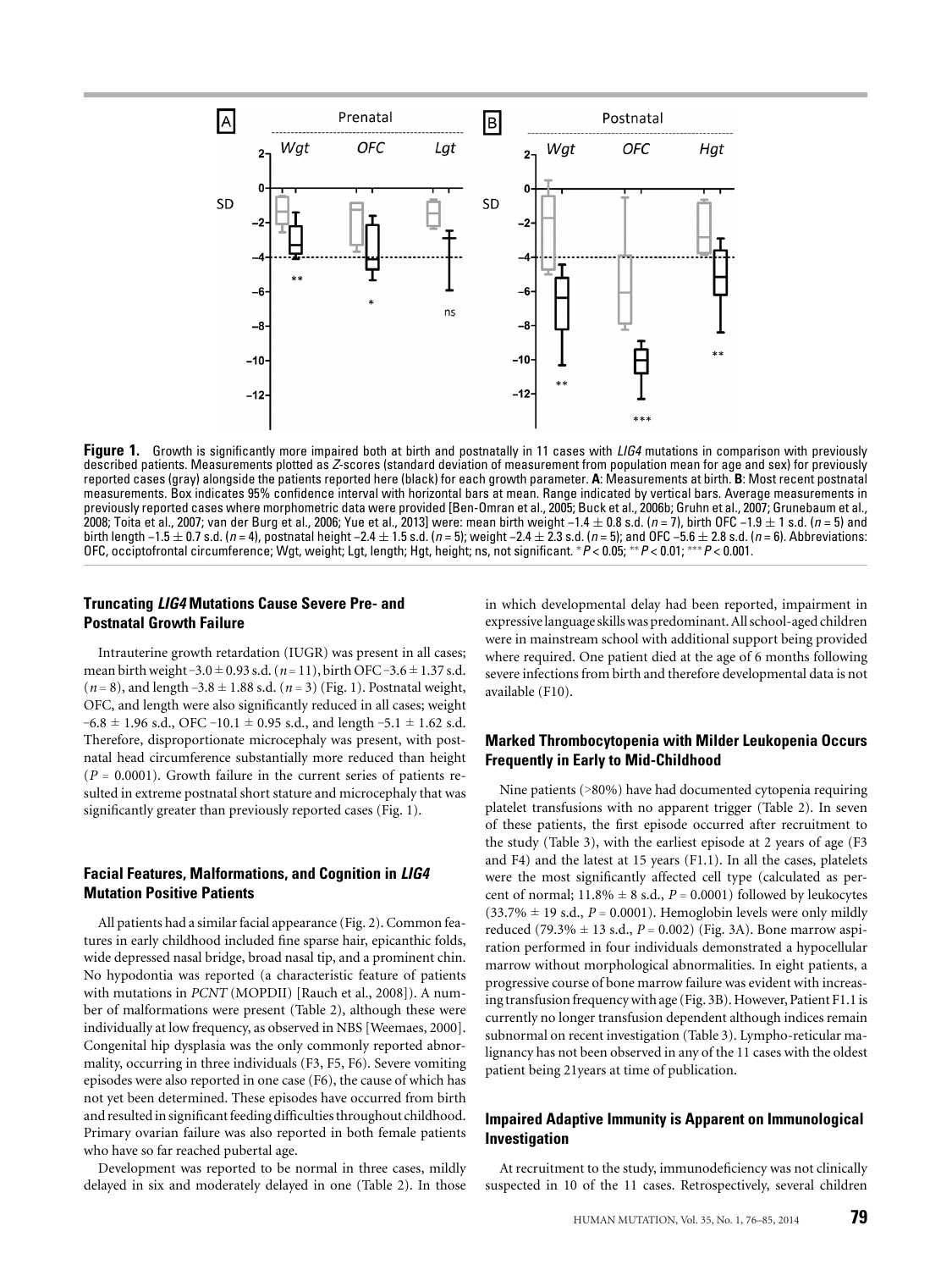

**Figure 2.** Facial features of six LIG4 cases with microcephalic primordial dwarfism. Age of patient at time of photos; F1.1 20 years, F1.2 14 years, F2 (a) 3 years and (b) 6 years 10 months, F3 (a) 3 months and (b) 10 months, F5 20 months, F6 4 years, F8 6 years, F9 6yrs 2 months, and F10 5 months.

|                |         |                          |                   |                         | A. Anthropometric Data |                    |                     |                        | <b>B.</b> Clinical Data                                                                                                                                                                   |
|----------------|---------|--------------------------|-------------------|-------------------------|------------------------|--------------------|---------------------|------------------------|-------------------------------------------------------------------------------------------------------------------------------------------------------------------------------------------|
| Pt             | Sex     | Gest <sup>n</sup> /weeks | BW/s.d.<br>(kg)   | Birth OFC /s.d.<br>(cm) | Age at<br>examination  | OFC/s.d.<br>(cm)   | Height/s.d.<br>(cm) | Developmental<br>Delay | Malformations and additional features                                                                                                                                                     |
| F1.1           | F       | 38                       | $-3.6$<br>(1.59)  | $-4.87$<br>(27.75)      | 17y6m                  | $-9.4$<br>(42.5)   | $-6$<br>(127)       | Mild                   | Small cerebral aneurysm, primary ovarian<br>failure                                                                                                                                       |
| F1.2           | F       | 40                       | $-2.2$<br>(1.96)  | N/A                     | 11y9m                  | $-9.9$<br>(41.5)   | $-4.3$<br>(117.5)   | Mild-moderate          | Atrial-ventricular septal defect, atrophic<br>kidney, rib hypoplasia, fusion of carpal<br>bones, copper beaten skull, platybasia,<br>abnormal C1 vertebrae and primary<br>ovarian failure |
| F <sub>2</sub> | $\rm F$ | 33                       | $-3.3$<br>(1.01)  | $-4.07$<br>(25)         | 7v10m                  | $-12.3$<br>(37.9)  | $-5$<br>(99)        | Mild                   | Anal atresia with rectovaginal fistula,<br>esotropia                                                                                                                                      |
| F3             | F       | 37                       | $-3.3$<br>(1.58)  | $-4.17$<br>(28)         | 2y2m                   | $-10.8$<br>(36.3)  | $-6.3$<br>(68.5)    | Mild                   | Unilateral congenital hip dysplasia, cutis<br>marmorata                                                                                                                                   |
| F4             | F       | 40                       | $-3.8$<br>(1.84)  | N/A                     | 2y6m                   | $-8.9$<br>(39)     | $-3.6$<br>(78.4)    | None                   | Psoriasis                                                                                                                                                                                 |
| F <sub>5</sub> | M       | 38                       | $-1.6$<br>(2.44)  | $-2.72$<br>(30.5)       | 2y                     | $-9.1$<br>(38.2)   | $-5.3$<br>(70.4)    | None                   | Unilateral congenital hip dysplasia                                                                                                                                                       |
| F <sub>6</sub> | $\rm F$ | 32                       | $-2.95$<br>(0.95) | $-1.94$<br>(27)         | 2y                     | $-10.21$<br>(36.5) | $-3.08$<br>(75)     | Mild                   | Congenital hip dysplasia, 2/3 toe<br>syndactyly, excessive vomiting<br>(gastrostomy in situ)                                                                                              |
| F7             | F       | 37                       | $-4.1$<br>(1.29)  | $-4.21$<br>(27.5)       | 3y8m                   | $-10.03$<br>(38.8) | $-5.15$<br>(79)     | None                   | None                                                                                                                                                                                      |
| F8             | F       | 34                       | $-2.93$<br>(1.23) | N/A                     | 1y9m                   | $-9.6$<br>(37)     | $-6.2$<br>(65)      | Mild                   | None                                                                                                                                                                                      |
| F <sub>9</sub> | M       | $37+$                    | $-1.4$<br>(2.25)  | $-1.6$<br>(30.8)        | 5y6m                   | $-10.8$<br>(39)    | $-2.9$<br>(98)      | Mild                   | Hypopigmentation, hypermobile knees,<br>single palmar crease, 2/3 toe syndactyly,<br>sandal gap                                                                                           |
| F10            | M       | 37                       | $-4.0$<br>(1.3)   | $-5.33$<br>(26.5)       | 3m                     | $-10.1$<br>(29)    | $-8.4$<br>(43)      | N/A                    | Pre-axial polydactyly 2/5 toe syndactyly,<br>dysplastic kidney and dysgenesis of<br>corpus callosum.                                                                                      |

**Table 2. Anthropometric Data and Clinical Findings**

Anthropometric data stated as Z scores (standard deviation from population mean for age and sex), actual measurements in brackets.<br>Gest″, gestation; BW, birth weight; OFC, occipitofrontal circumference; s.d., standard devi

(F1.2, F3, F6, F9) have had recurrent common childhood illnesses (respiratory, skin, and gastrointestinal) and one patient (F1.1) had a severe influenza illness requiring hospitalization despite vaccination. In one patient (F10), a diagnosis of SCID became clinically apparent at an early age with recurrent infections from birth and death at 6 months because of an acute gastric bleed in association with a clinical sepsis syndrome. Immune function was noted to be

profoundly impaired on investigation in this patient [Ijspeert et al., 2013].

Subsequent to diagnosis with Ligase IV deficiency, detailed immunological investigations have been performed in many of the remaining patients (Table 3), demonstrating hypogammaglobulinemia in seven of the eight patients tested, and in the seven patients for which T/B cell subset data are available, B cell counts were severely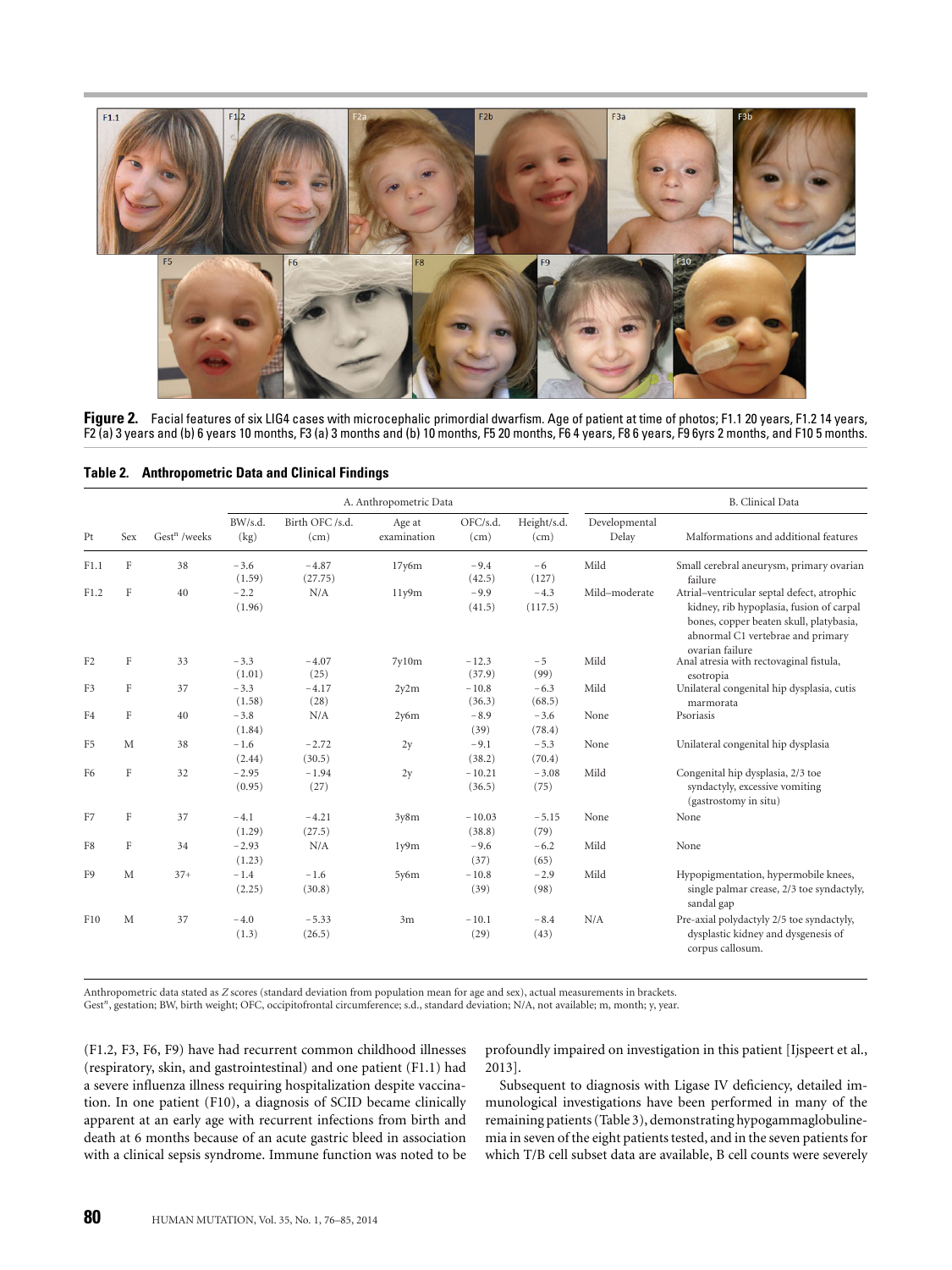| 14y<br>$17y$<br>$\gamma$<br>F1.2<br>$\Xi$<br>E<br>$P_t$ | Age of referral | A. Features at referral                                                                                                                                                                                                                                                                                                                                                                                                                                                                                                        |                          |                                |                                  |                                 |                                          |                                                          |                                                |                      |                                |                         |                         |                             |                                                                                                                                                                                                                                                                                                                                                                                                                                                                                                                                                                                                                                 |                                                              |
|---------------------------------------------------------|-----------------|--------------------------------------------------------------------------------------------------------------------------------------------------------------------------------------------------------------------------------------------------------------------------------------------------------------------------------------------------------------------------------------------------------------------------------------------------------------------------------------------------------------------------------|--------------------------|--------------------------------|----------------------------------|---------------------------------|------------------------------------------|----------------------------------------------------------|------------------------------------------------|----------------------|--------------------------------|-------------------------|-------------------------|-----------------------------|---------------------------------------------------------------------------------------------------------------------------------------------------------------------------------------------------------------------------------------------------------------------------------------------------------------------------------------------------------------------------------------------------------------------------------------------------------------------------------------------------------------------------------------------------------------------------------------------------------------------------------|--------------------------------------------------------------|
|                                                         |                 |                                                                                                                                                                                                                                                                                                                                                                                                                                                                                                                                |                          |                                |                                  |                                 |                                          | <b>WCC</b>                                               |                                                |                      |                                |                         | Immunoglobulins g/dl    |                             |                                                                                                                                                                                                                                                                                                                                                                                                                                                                                                                                                                                                                                 |                                                              |
|                                                         | to study        | Hematology                                                                                                                                                                                                                                                                                                                                                                                                                                                                                                                     | Increase in<br>Infection | cytopenia<br>Onset of          | Age at measure-<br>ment shown    | $\mathcal{B}\mathcal{A}$<br>HЪ  | $10^3/\mu l$<br><b>Total</b>             | Neut<br>$\%$                                             | Lymph<br>$\%$                                  | $10^3/\mu l$<br>Plts | Age at measure-<br>ments shown | IgG                     | IgA                     | IgM                         | Lymphocyte subset<br>Cells/µl                                                                                                                                                                                                                                                                                                                                                                                                                                                                                                                                                                                                   | Antibody response to<br>Vaccination                          |
|                                                         |                 | pancytopenia-<br>6month period<br>self resolved                                                                                                                                                                                                                                                                                                                                                                                                                                                                                | Mild                     | 15y                            | 20y                              | 8.2                             | 1.5                                      | 53                                                       | 40                                             | $30\,$               | 15y                            | 4.31                    | 1.06                    | 0.14                        | CD3 680, CD8 380, CD4<br>Naïve CD4 and CD8<br>counts very low<br>240, CD190                                                                                                                                                                                                                                                                                                                                                                                                                                                                                                                                                     | ₹                                                            |
|                                                         |                 | pancytopenia<br>Persistant                                                                                                                                                                                                                                                                                                                                                                                                                                                                                                     | Mild                     | $8\,$                          | 14y                              | 10.1                            | $\Xi$                                    | $36$                                                     | 64                                             | $\overline{14}$      | 14y                            | 5.59                    | 1.29                    | 0.76                        | CD3 660, CD8 370, CD4<br>Naïve CD4 and CD8<br>counts very low<br>190, CD1910                                                                                                                                                                                                                                                                                                                                                                                                                                                                                                                                                    | $\stackrel{\triangle}{\geq}$                                 |
|                                                         |                 | self-resolved<br>One cytopenic<br>episode                                                                                                                                                                                                                                                                                                                                                                                                                                                                                      | None                     | $\gamma$                       | $\tilde{\kappa}$                 | 12.6                            | 1.8                                      | 55                                                       | 24                                             | 43                   | In progress                    | $\sum_{i=1}^{n}$        | $\sum_{i=1}^{n}$        | $\sum_{i=1}^{n}$            | $\sum_{i=1}^{n}$                                                                                                                                                                                                                                                                                                                                                                                                                                                                                                                                                                                                                | $\stackrel{\triangle}{\geq}$                                 |
| 4m<br>$\mathbb{E}$                                      |                 | None                                                                                                                                                                                                                                                                                                                                                                                                                                                                                                                           | Mild                     | $2\gamma$                      | $\zeta$                          | $\Xi$                           | $\overline{\mathbf{c}}$                  | $\approx$                                                | 40                                             | $\overline{18}$      | 2y                             | 3.7                     | 0.58                    | 0.74                        | CD3 710, CD8 170, CD4<br>500, CD19 very low                                                                                                                                                                                                                                                                                                                                                                                                                                                                                                                                                                                     | pneumococcal<br>Poor response to<br>vaccine                  |
| $\zeta$<br>F4                                           |                 | None                                                                                                                                                                                                                                                                                                                                                                                                                                                                                                                           | None                     | $2\gamma$                      | δY                               | 8.2                             | 2.34                                     | $\stackrel{\triangle}{\scriptstyle\sim}$                 | NA.                                            | 32                   | 6y                             | $_{\rm Low}$            | $\sum_{i=1}^{n}$        | $\sum_{i=1}^{n}$            | CD4 low and CD19 very<br>10W                                                                                                                                                                                                                                                                                                                                                                                                                                                                                                                                                                                                    | pneumococcal<br>Poor response to<br>vaccine                  |
| $\overline{1}$<br>E5                                    |                 | None                                                                                                                                                                                                                                                                                                                                                                                                                                                                                                                           | None                     | apparent<br>at 3y<br>$\rm Not$ | $\frac{4}{2}$                    | $\stackrel{\triangle}{\approx}$ | $\stackrel{\triangle}{\scriptstyle\sim}$ | $\stackrel{\triangle}{\scriptstyle\sim}$                 | $\stackrel{\triangle}{\geq}$                   | $\frac{1}{2}$        | 2y                             | 3.66                    | 0.8                     | 0.62                        | CD3 467, CD8 204, CD4<br>Total lymph count<br>164, CD196<br>reduced                                                                                                                                                                                                                                                                                                                                                                                                                                                                                                                                                             | <b>N/A</b>                                                   |
| Ε6                                                      | Neonate         | None                                                                                                                                                                                                                                                                                                                                                                                                                                                                                                                           | Mild                     | 3y10m                          | 10 <sub>m</sub><br>$\mathcal{S}$ | 8.5                             | 4.9                                      | 55                                                       | 32                                             | 42                   | $4y$                           | 5.76                    | 4.23                    | 0.27                        | CD3 983, CD8 292, CD4<br>583, CD1911                                                                                                                                                                                                                                                                                                                                                                                                                                                                                                                                                                                            | Tetanus and diphtheria<br>pneumococci low<br>normal, HiB and |
| $\mathbb{F}7$ &                                         | 3y8m            | None<br>None                                                                                                                                                                                                                                                                                                                                                                                                                                                                                                                   | None<br>$\rm None$       | 3y9m                           | 4y4m<br>6y2m                     | 11.9<br>8.2                     | 4.9<br>$\epsilon$                        | 54.3<br>$\stackrel{\scriptstyle <}{\scriptstyle \times}$ | $\stackrel{\triangle}{\scriptstyle\sim}$<br>26 | 3                    | In progress<br>6y              | $\sum_{i=1}^{n}$<br>4.8 | $\sum_{i=1}^{n}$<br>2.4 | $< 0.3$<br>$\sum_{i=1}^{n}$ | $\sum_{i=1}^{n}$<br>$\sum_{i=1}^{n}$                                                                                                                                                                                                                                                                                                                                                                                                                                                                                                                                                                                            | $\stackrel{\triangle}{\geq}$<br>$\stackrel{\triangle}{\geq}$ |
| 4y<br>£9                                                | 2y6m            | None                                                                                                                                                                                                                                                                                                                                                                                                                                                                                                                           | Mild                     | 6y                             | 6y                               | 11.7                            | 5.6                                      | 60.8                                                     | 27.2                                           | $\frac{33}{78.1}$    | 5y6m                           | 9.7                     | 3.1                     | $1.0$                       | normal, CD19 very<br>CD3, CD8 & CD4<br>$_{\rm low}$                                                                                                                                                                                                                                                                                                                                                                                                                                                                                                                                                                             | $\stackrel{\triangle}{\geq}$                                 |
|                                                         |                 | (CD8+) 220–960/µl, B lymphocytes (CD19+) 100–400/µl. Levels considered below normal range (according to local laboratory) are highlighted in bold. Results for patient F10 are detailed in Iypeert et al. (2013).<br>Hb, hemaglobin; WCC, white cell count; Plts, platelet count; Neut, Neutrophil count; Lymphocyte count; BMT, bone marrow transplant; N/A, not available or not performed; m, month; y, year.<br>Total WCC 5.5-12.9 × 10 <sup>3</sup> /µl, Neut 30%-60%, Lymph 20%-50%, Plts 130-400 × 10 <sup>3</sup> /µl, |                          |                                |                                  |                                 |                                          |                                                          |                                                |                      |                                |                         |                         |                             | Absolute full blood count values are the most recent recorded in which cytopenia is demonstrated. Normal range of absolute counts varies with age, sex, and laboratory methods but approximate reference ranges are as follows<br>IgG 5.65–17.65 g/dl, IgA 0.85–3.85 g/dl, IgM 0.55–3.75 g/dl, Total T lymphocytes (CD3+) 870–2080/µl, T helper subset (CD4+) 530–1290/µl, T cytotoxic subset<br>Increase in infections: "Mild" defined as an increased frequency of common pathogens (upper and lower respiratory, skin, and gastrointestinal) or increased severity of a single illness above that deemed normal for childhoo |                                                              |

Table 3. Clinical Course of Patients with Further Details of Hematological and Immune Investigation Table 3. Clinical Course of Patients with Further Details of Hematological and Immune Investigation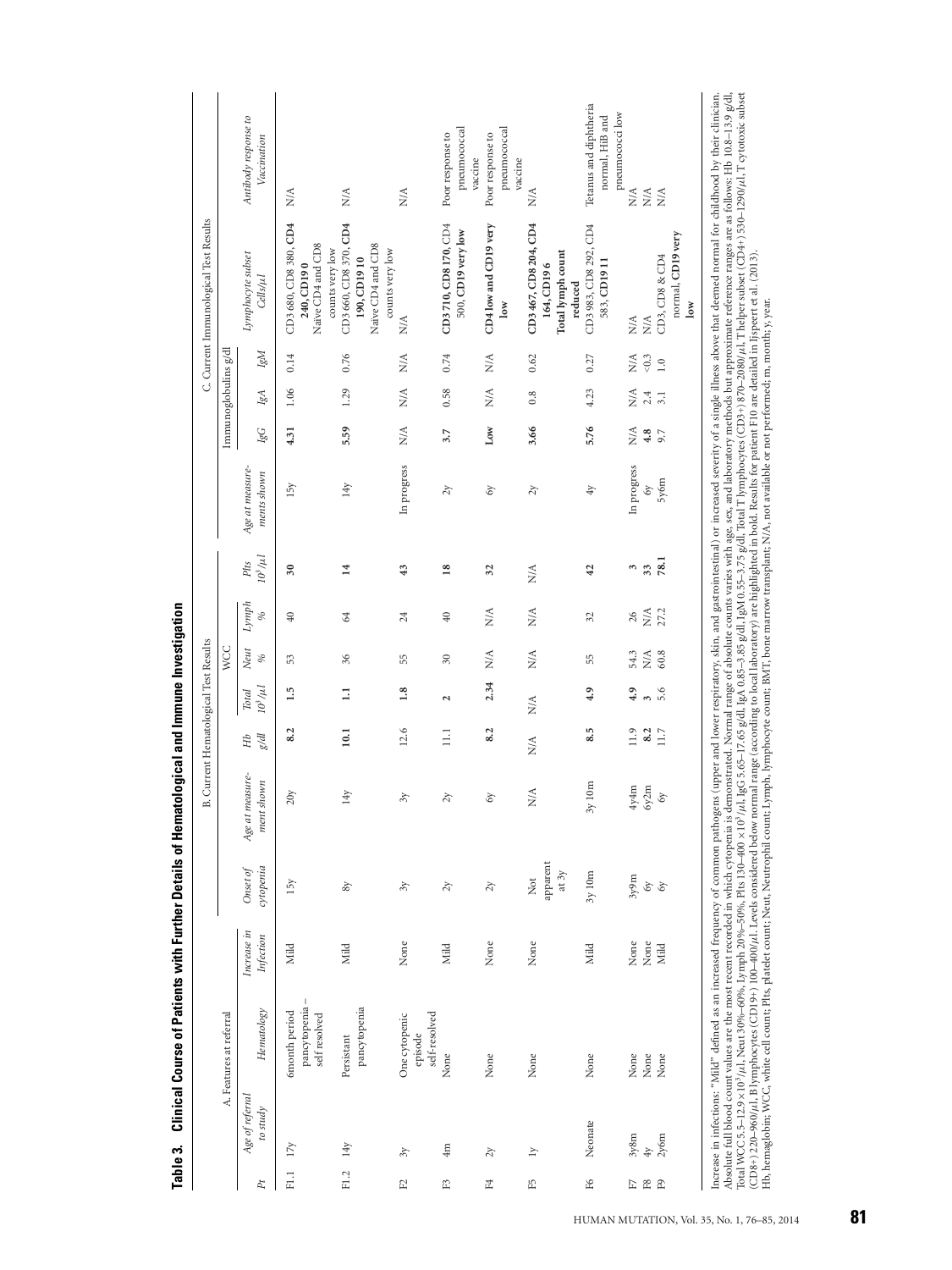

**Figure 3.** Platelets are the most significantly affected cell type in cytopenic episodes in patients with *LIG4* mutations and severity of episodes increases with age. Values are shown as percentage of average normal count. **A**: Documented blood counts from nine patients during the most recent cytopenic episode. **B**: Serial blood counts in one patient (F8) over time demonstrating increasing frequency of transfusions with age. Arrows indicate when platelet transfusion occurred.

depleted, alongside less marked T cell subset deficiencies. Bone marrow transplantation (BMT) is now underway in patient F3, and is being considered in several others (F1.2, F6, and F7).

#### **Repair of IR Induced DSB is Impaired in Patient Cells**

Radiosensitivity of LIG4 lymphoblastoid cells was examined using a colony survival assay previously established for the testing of A-T patients [Sun et al., 2002]. Increased sensitivity to DNA damage was seen in all three patients tested (F2, F5, and F7), with reduced survival of cells (3%–5% cell survival) following exposure to 1 Gray of ionizing radiation (lab reference range for wild-type cells:  $50.1\% \pm 13.5$ ,  $n = 24$ ). This is similar to the sensitivity seen in ataxic telangectasia patient cells  $(13.1\% \pm 7.2, n = 104)$  and that observed in previous studies of LIG4 patients [O'Driscoll et al., 2001]. Increased cellular sensitivity to ionizing radiation is also present in patient F10 [Ijspeert et al., 2013].

#### **Phenotype Severity Correlates with the Position of the Truncating Mutation**

The coding sequence for *LIG4* is solely in the terminal exon (Fig. 4) and therefore transcripts should not be targeted for nonsense mediated decay. All mutations identified in our cohort were predicted to truncate the LIG4 protein to varying degrees, and position of truncating mutations correlated with the phenotype severity observed (Fig. 4).

# **Discussion**

#### **The Phenotype Spectrum of Patients with** *LIG4* **Mutations**

Here, we report the identification of *LIG4* mutations in 11 patients with profound global growth failure, expanding the phenotypic spectrum associated with dysfunction of the ligase IV enzyme.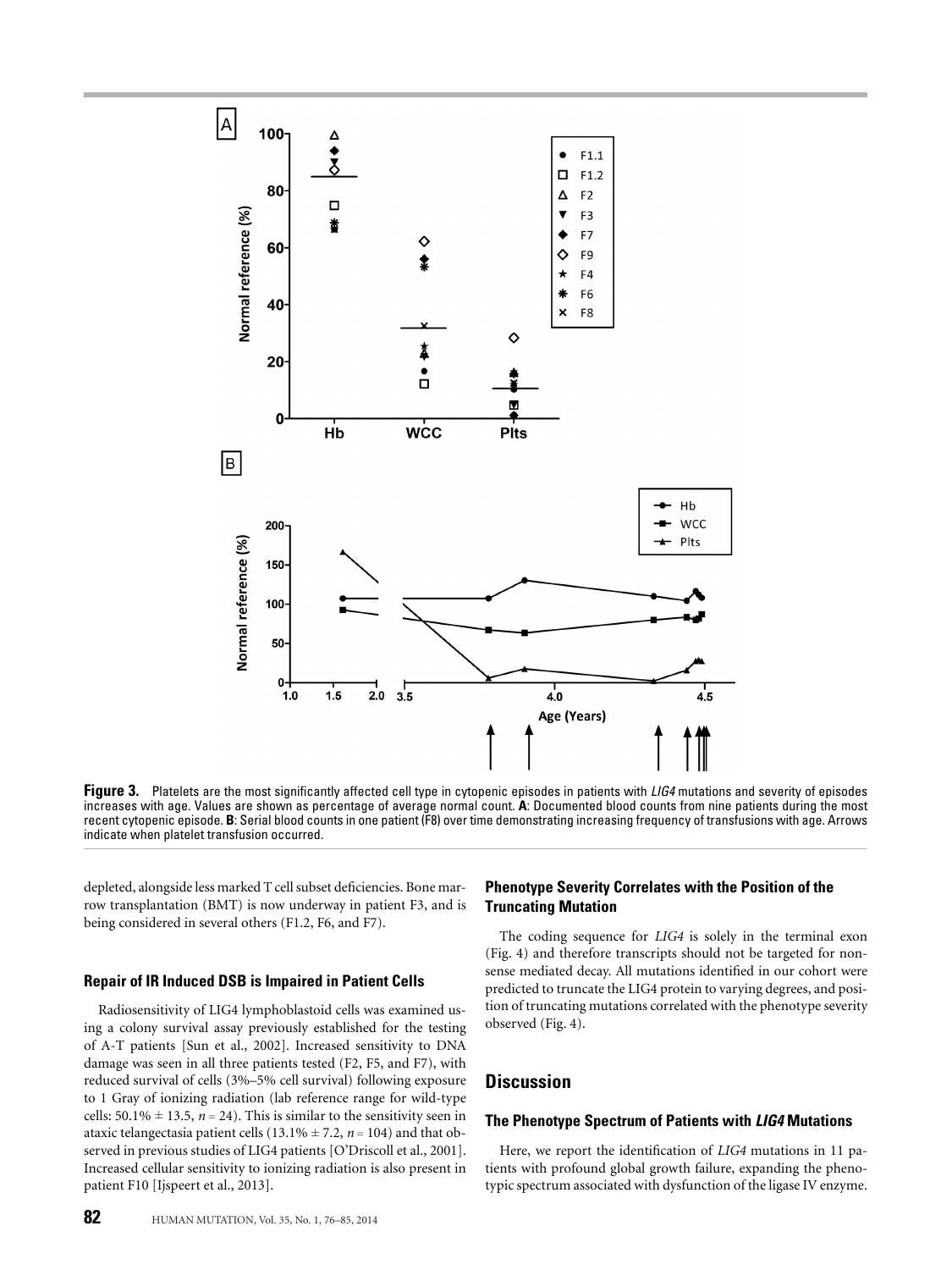

**Figure 4.** Degree of protein truncation correlates with severity of growth failure and immuno deficiency. **A**: Schematic of the *LIG4* gene, which contains two exons, with exon 2 encoding the 911aa protein. **B**: LIG4 protein domain structure: The protein is composed of an enzymatic domain in which highly conserved sequence motifs have been identified (dark gray) [Marchetti et al., 2006; Shuman and Schwer, 1995], and a C-terminal XRCC4 binding domain composed of 2 BRCT domains (light gray) with a linker region that contains the minimal XRCC4 binding motif (black) [Sibanda et al., 2001]. **C and D**: Position of truncating mutations correlating with phenotype. **D**: Biallelic mutations representative for each group are depicted: **(i)** Late truncating; a homozygous c.2440C>T, p.Arg814<sup>∗</sup> mutation, represents the mildest truncating mutation reported, only affecting the latter part of the XRCC4 binding domain and is associated with normal development and a mild growth phenotype [Ben-Omran et al., 2005]. **(ii)** Late and mid truncating; the majority of cases described in this manuscript (F1.1-F9) carry the c.2440C>T mutation combined with a more proximally truncating mutation associated with a severe growth phenotype, chronic or progressive cytopenia and immune dysfunction. **(iii)** Mid and early truncating mutations; the most severely affected case with SCID (F10) carried a "mid-truncating" mutation which completely removed the XRCC4 binding site in combination with an "early" truncating mutation that removed the entire enzymatic domain. Abbreviations: ORF, open reading frame; UTR, untranslated region.

Previously, mutations have been associated with clinical presentations ranging from lympho-reticular malignancy in childhood, to severe immunodeficiency (SCID) with mortality in the first few months of life [Ben-Omran et al., 2005; Buck et al., 2006b; Enders et al., 2006; Grunebaum et al., 2008; O'Driscoll et al., 2001; O'Driscoll et al., 2004; Riballo et al., 1999; Riballo et al., 2001; Toita et al., 2007; Unal et al., 2009; van der Burg et al., 2006]. Microcephaly is common to both previously reported and current cases occurring in more than 80% of all reported patients to date. Although reduced stature has been noted in some cases [Buck et al., 2006b; Gruhn et al., 2007; Grunebaum et al., 2008; O'Driscoll et al., 2001; Toita et al., 2007; Unal et al., 2009; Yue et al., 2013], such severe global growth failure has not been previously documented. Given the substantial number of additional LIG4 patients identified by our study, the "MPD" phenotype represents a previously under recognized group of LIG4 patients. However, this phenotype might well have been anticipated given the ∼40% reduction in body size reported in two *LIG4* hypomorphic mouse models [Nijnik et al., 2007; Rucci et al., 2010].

The marked growth phenotype in our cohort might suggest that these cases could be molecularly distinct from previous reports. In contrast to previous cases with primarily missense mutations, all of our patients had compound heterozygous truncating *LIG4* mutations. As all these truncating mutations are in the terminal

exon (and therefore would not be expected to be susceptible to nonsense mediated decay), transcripts encoding truncated proteins are predicted to be expressed at normal levels. Notably, disease severity correlated with position of mutation (Fig. 4), with two "early" truncating mutations having the most severe phenotype with SCID, while the combination of an "early" truncating mutation with the c.2440C>T (p.Arg814∗) mutation led to global growth reduction without clinically apparent immunodeficiency before investigation. Three cases with a similar combination of truncating mutations have been reported previously. Anthropometric data are unavailable for two of these patients [O'Driscoll et al., 2001], however, a third recently identified patient has a similar clinical picture to our patient group [Yue et al., 2013]. Additionally, a previously reported patient, with c.2440C>T /c.2440C>T mutations had a milder phenotype, with microcephaly but normal stature [Ben-Omran et al., 2005] and without clinical suspicion of immunodeficiency or cytopenia. Therefore, the degree of protein truncation appears to correlate with phenotype severity.

Previous biochemical and cellular studies may explain this correlation, as the c.2440C>T mutation impairs enzymatic function less than earlier truncating mutations [Girard et al., 2004]. Codon Arg814 lies at the start of the second BRCT domain of the XRCC4 binding site [Critchlow et al., 1997]. Loss of this BRCT domain impairs XRCC4 binding [Girard et al., 2004], although the major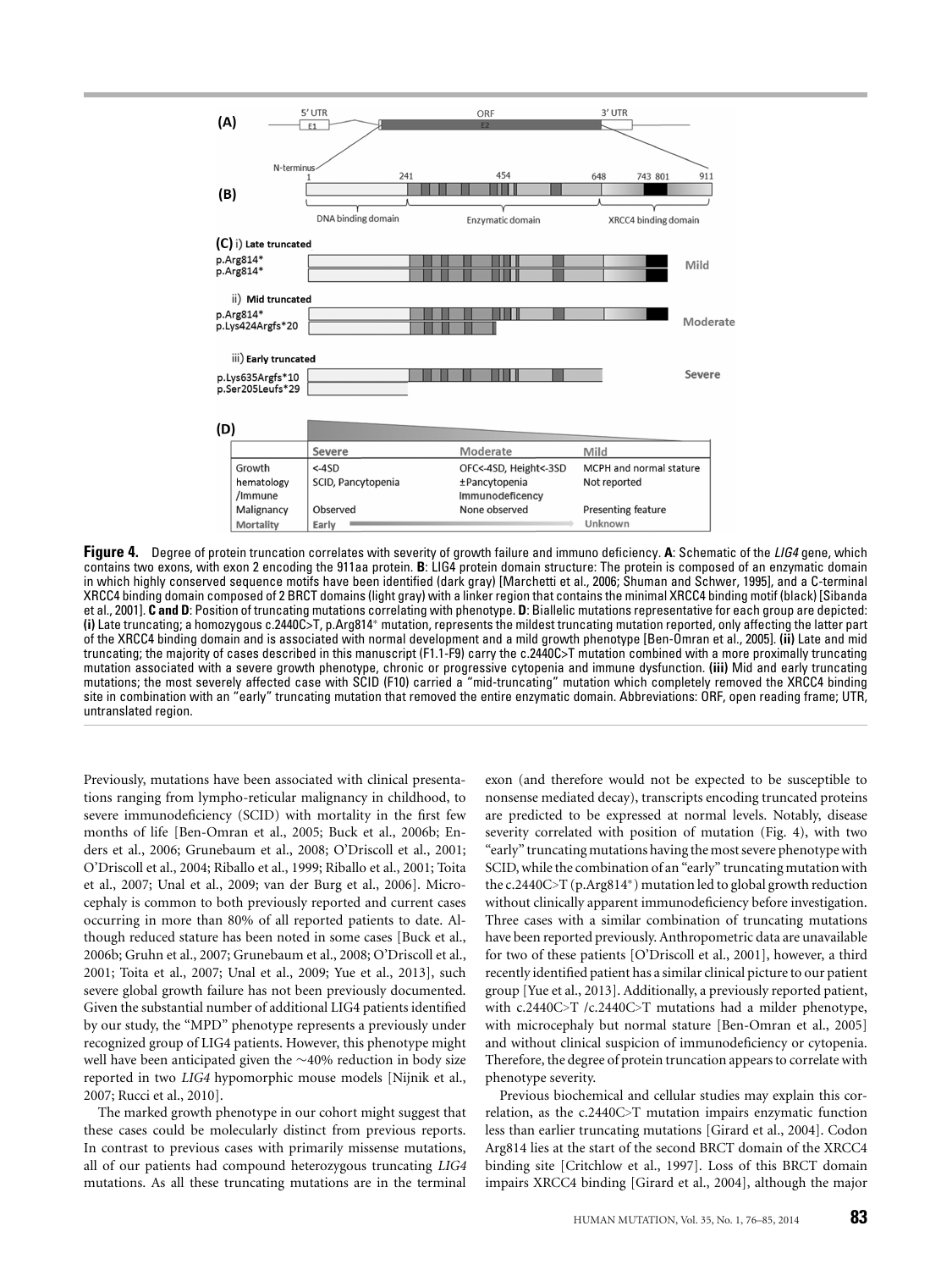determinant of XRCC4 binding, the "intervening linker sequence," is retained [Grawunder et al., 1998b]. As XRCC4 binding is required for LIG4 stability [Bryans et al., 1999], the p.Arg814<sup>∗</sup> mutation results in impaired LIG4 cellular activity, with reduced LIG4 protein levels [O'Driscoll et al., 2001] and also impairs ligase activity [Girard et al., 2004]. Earlier (close to the N-terminus) protein truncation leads to a more complete loss of function, with truncated protein resulting from the c.2094C>G (p.Arg580∗) mutation not interacting with XRCC4 or localizing to the nucleus [Girard et al., 2004].

#### **Clinical Implications: Diagnosis and Management**

The availability of clinical data from a series of 11 patients permits a more comprehensive description of common facial, developmental, and hematological features for Ligase IV syndrome, which could be diagnostically useful. A facial gestalt is apparent across the patient group, with fine sparse hair, epicanthic folds, wide depressed nasal bridge, broad nasal tip, and prominent chin in early childhood (Fig. 2), in keeping with the facial features of a previously reported case [Gruhn et al., 2007]. Notably these features are somewhat reminiscent of those described in Dubowitz syndrome, in which severe microcephaly and IUGR also occurs [Tsukahara and Opitz, 1996] and had been previously considered as a differential in some of our patients. Furthermore, a patient initially diagnosed with Dubowitz syndrome has recently been reported with biallelic truncating mutations in *LIG4* [Yue et al., 2013].

Bone marrow failure appears to be a strongly discriminative diagnostic feature of Ligase IV syndrome, occurring in ∼70% of all reported cases to date. However, cytopenia may not be evident at initial presentation, particularly in very young children. *LIG4* mutations should also be considered in the differential diagnosis of Fanconi anemia syndrome, especially in patients with microcephaly and growth failure but without limb reduction defects. In contrast to many previous reports [Buck et al., 2006b; Enders et al., 2006; Grunebaum et al., 2008; van der Burg et al., 2006], immunodeficiency was not suspected clinically before molecular diagnosis in the majority of patients but further investigation has revealed significant humoral and cellular immunodeficiency. This highlights the need for early recognition of Ligase IV deficiency and subsequent immunological investigation even in asymptomatic patients.

Predisposition to malignancies is common in disorders with defective double-strand DNA break damage repair such as ataxiatelangiectasia and NBS [Nahas and Gatti, 2009]. Although no cases of malignancy have occurred in our case series, malignancies have been described in 25% of LIG4 cases overall. Although predominantly lympho-reticular [Ben-Omran et al., 2005; Buck et al., 2006b; Enders et al., 2006; Riballo et al., 1999; Toita et al., 2007], a case of anal carcinoma at the age of 34 years has recently been reported [Yue et al., 2013]. As our patients' cells exhibit sensitivity to ionizing radiation comparable to that reported previously [O'Driscoll et al., 2001], an increased malignancy risk should be anticipated [Nahas and Gatti, 2009]. Avoidance of nonessential exposure to ionizing radiation is clearly desirable in LIG4 patients. Likewise, if BMT becomes necessary, modification of conditioning regimes appears to be important. Additionally, increased sensitivity to the immunosuppressant, Cyclosporin A has also been suggested [O'Driscoll and Jeggo, 2008] and successful transplantation has now been reported [Enders et al., 2006; Gruhn et al., 2007; Grunebaum et al., 2008; Unal et al., 2009].

Given the hypersensitivity to radiation, Ligase IV syndrome is an important diagnosis to make [Nahas and Gatti, 2009]. It is a relatively frequent cause of MPD, a phenotype group with high genetic heterogeneity. Only mutations in *PCNT* (20%) and *RNU4atac* (2.4%) are seen as frequently in our experience (unpublished data, LSB, JEM, APJ). c.2440C>T (p.Arg814∗) has been previously identified in European populations, with an allele frequency of 0.001 and 0.003, in Exome Variant Server and "1000 Genome" databases, respectively. Therefore, there may be many unrecognized cases of LIG4 deficiency. In particular, the frequency of c.2440C>T homozygotes would be expected to be 1 in 100,000 to 1 in 1,000,000, potentially presenting as nonsyndromic microcephaly with normal development [Ben-Omran et al., 2005]. For those that reach the genetics clinic, the routine adoption of high-throughput sequencing in molecular diagnostics is likely to improve ascertainment; however, appropriate setting of allele frequency filters is crucial. This is well illustrated by our initial oversight of the *LIG4* mutations when all dbSNP annotated variants, including the c.2440C>T mutation, were removed.

In summary, we report that mutations in *LIG4* occur in patients presenting with extreme growth failure, extending the phenotypic spectrum of Ligase IV deficiency. We establish that a recurrent mutation present in conjunction with a more severely truncating mutation confers profound growth impairment with progressive bone marrow failure and immunodeficiency evident on laboratory investigation.

#### **Acknowledgments**

We thank Stephen Brown and Agnes Gallagher for technical support. A.P.J. is a MRC Senior Clinical Fellow and Lister Institute for Preventative Medicine Prize Fellow.

*Disclosure statement*: The authors declare no conflict of interest.

#### **References**

- Al-Dosari MS, Shaheen R, Colak D, Alkuraya FS. 2010. Novel CENPJ mutation causes Seckel syndrome. J Med Genet 47:411–414.
- Asharani PV, Keupp K, Semler O, Wang W, Li Y, Thiele H, Yigit G, Pohl E, Becker J, Frommolt P, Sonntag C, Altmuller J, et al. 2012. Attenuated BMP1 function compromises osteogenesis, leading to bone fragility in humans and zebrafish. Am J Hum Genet 90:661–674.
- Ben-Omran TI, Cerosaletti K, Concannon P, Weitzman S, Nezarati MM. 2005. A patient with mutations in DNA Ligase IV: clinical features and overlap with Nijmegen breakage syndrome. Am J Med Genet A 137A:283–287.
- Berg E, Christensen MO, Dalla Rosa I, Wannagat E, Janicke RU, Rosner LM, Dirks WG, Boege F, Mielke C. 2011. XRCC4 controls nuclear import and distribution of Ligase IV and exchanges faster at damaged DNA in complex with Ligase IV. DNA Repair (Amst) 10:1232–1242.
- Bicknell LS, Bongers EM, Leitch A, Brown S, Schoots J, Harley ME, Aftimos S, Al-Aama JY, Bober M, Brown PA, van Bokhoven H, Dean J, et al. 2011a. Mutations in the pre-replication complex cause Meier-Gorlin syndrome. Nat Genet 43:356–359.
- Bicknell LS, Walker S, Klingseisen A, Stiff T, Leitch A, Kerzendorfer C, Martin CA, Yeyati P, Al Sanna N, Bober M, Johnson D, Wise C, et al. 2011b. Mutations in ORC1, encoding the largest subunit of the origin recognition complex, cause microcephalic primordial dwarfism resembling Meier-Gorlin syndrome. Nat Genet 43:350–355.
- Bryans M, Valenzano MC, Stamato TD. 1999. Absence of DNA ligase IV protein in XR-1 cells: evidence for stabilization by XRCC4. Mutat Res 433:53–58.
- Buck D, Malivert L, de Chasseval R, Barraud A, Fondaneche MC, Sanal O, Plebani A, Stephan JL, HufnagelM, le Deist F, Fischer A, Durandy A, et al. 2006a. Cernunnos, a novel nonhomologous end-joiningfactor, ismutated in human immunodeficiency with microcephaly. Cell 124:287–299.
- Buck D, Moshous D, de Chasseval R, Ma Y, le Deist F, Cavazzana-Calvo M, Fischer A, Casanova JL, Lieber MR, de Villartay JP. 2006b. Severe combined immunodeficiency and microcephaly in siblings with hypomorphic mutations in DNA ligase IV. Eur J Immunol 36:224–235.
- Casellas R, Nussenzweig A, Wuerffel R, Pelanda R, Reichlin A, Suh H, Qin XF, Besmer E, Kenter A, Rajewsky K, Nussenzweig MC. 1998. Ku80 is required for immunoglobulin isotype switching. EMBO J 17:2404–2411.